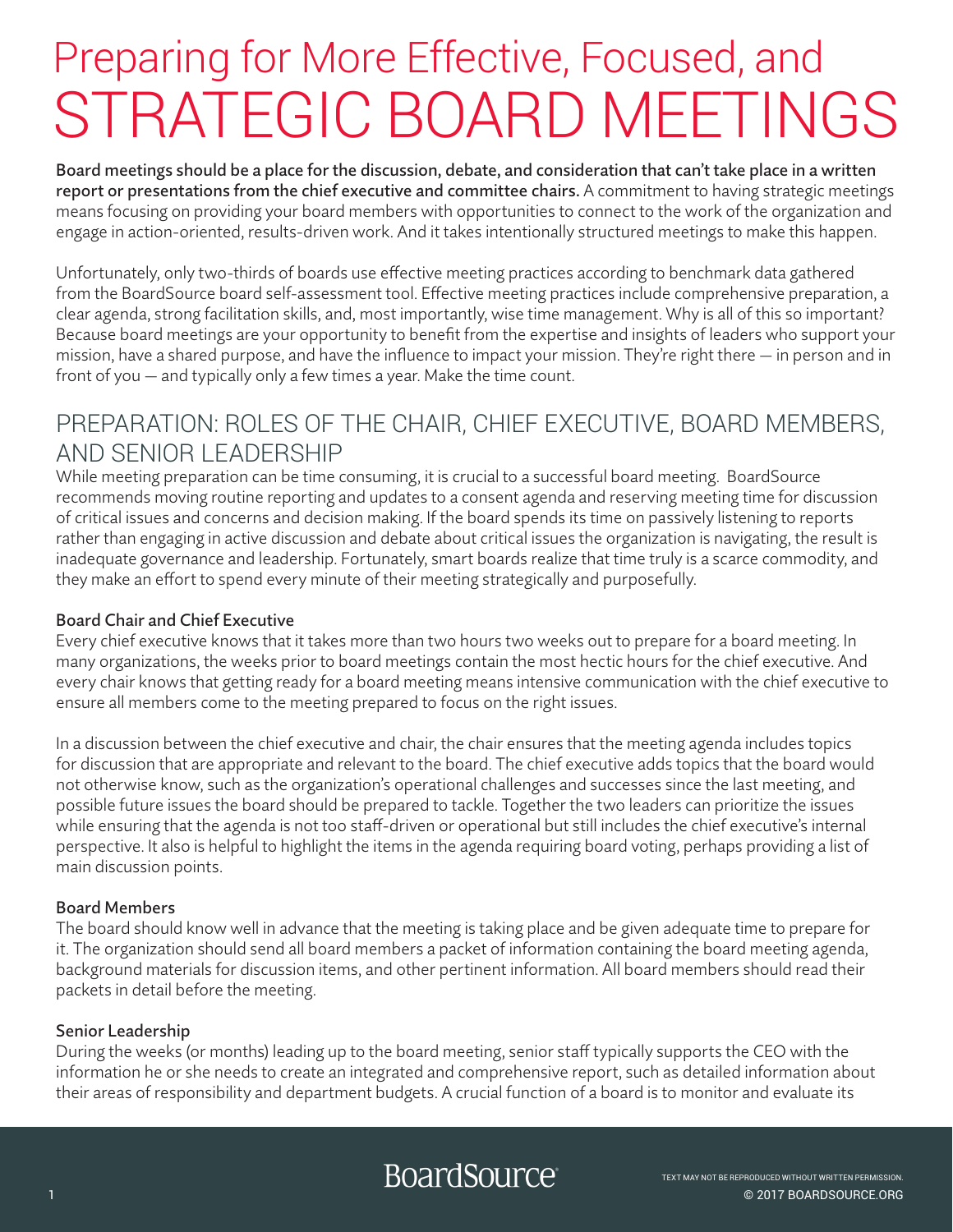#### STRATEGIC BOARD MEETINGS

organization's advancement in fulfilling its mission and, more specifically, in meeting previously set goals. One of the most helpful tools to that effect is a dashboard report that senior leadership supports the chief executive in preparing. A dashboard typically utilizes graphs, charts, tables, and/or columns — and limited text — to show how the organization is functioning The document presents visual information consistent with, and compared to, previous data, that enables the board to effortlessly spot changes or trends in performance.

Board meetings require advance preparation to ensure that they are productive, stay on course, and receive full participation from all attendees. All meeting participants must do their share of preparation and homework. Preparing for a board meeting requires time, resources, and selfless effort to ensure a successful outcome when board members convene.

#### THE BOARD MEETING: ROLES OF THE CHAIR, CHIEF EXECUTIVE, BOARD MEMBERS, AND SENIOR LEADERSHIP

Thoughtful discussion and consideration drives good decisions; it is the foundation of a meeting. During boardroom dialogue, members of the board discuss all sides of an issue. Without a thorough conversation of all aspects relating to the issues that are most important to your purpose and mission, it is difficult to come to a sound, founded, and fair conclusion or decision.

#### Board Chair

Chairs may find that they need to prepare more vigorously for discussion-based board meetings. By honing their facilitation techniques, they can work to ensure that all active issues get proper attention and every board member has an opportunity to participate. A committed chair wants an orderly meeting with active participants. He or she welcomes unconventional comments that stimulate discussion, encourages quiet board members to express their opinions, and leads the board to making to clear and committed decisions.

#### Chief Executive

A board meeting is the chief executives chance to benefit from the collective wisdom of board members. With ample time for discussion, executives have a chance to introduce important and new issues the organization is navigating, and profit from immediate feedback. A committed chief executive looks forward to interacting with the full board as a team as they prioritize the important matters at hand. He or she wants a board that understands the challenges he or she struggles with every day in terms of the complex questions and meaningful issues the organization is tackling. And the chief executive wants to feel that the board is behind him or her, supporting efforts and providing clear and unambiguous guidance for future actions and priorities.

#### Board Members

Committed board members want to feel that their time is well spent and their meaningful input and work are appreciated. They look to the chair to conduct the meeting by framing discussion items, but to also join other members in expressing their opinions about the important topics being debated. The meeting should get board members excited about the work they do – work that truly matters – and also the accomplishments of the organization. Board member should leave invigorated and anticipating the next meeting.

#### Senior Leadership

The staff's main role during a board meeting is to be available for consultation and to support the chief executive. A staff person may be asked to present information pertaining to a program or service that may be useful in board discussion or as part of board member education. His or her role is not typically to engage in discussion or debate related to the work of the board unless they are pertinent to the conversation and the chief executive has asked them to participate (in a likely limited capacity).

It takes time to ensure that you are using effective meeting practices, but when all the pieces fall in place and all of your board members are energetically focused on helping you advance your mission, everyone you serve benefits.